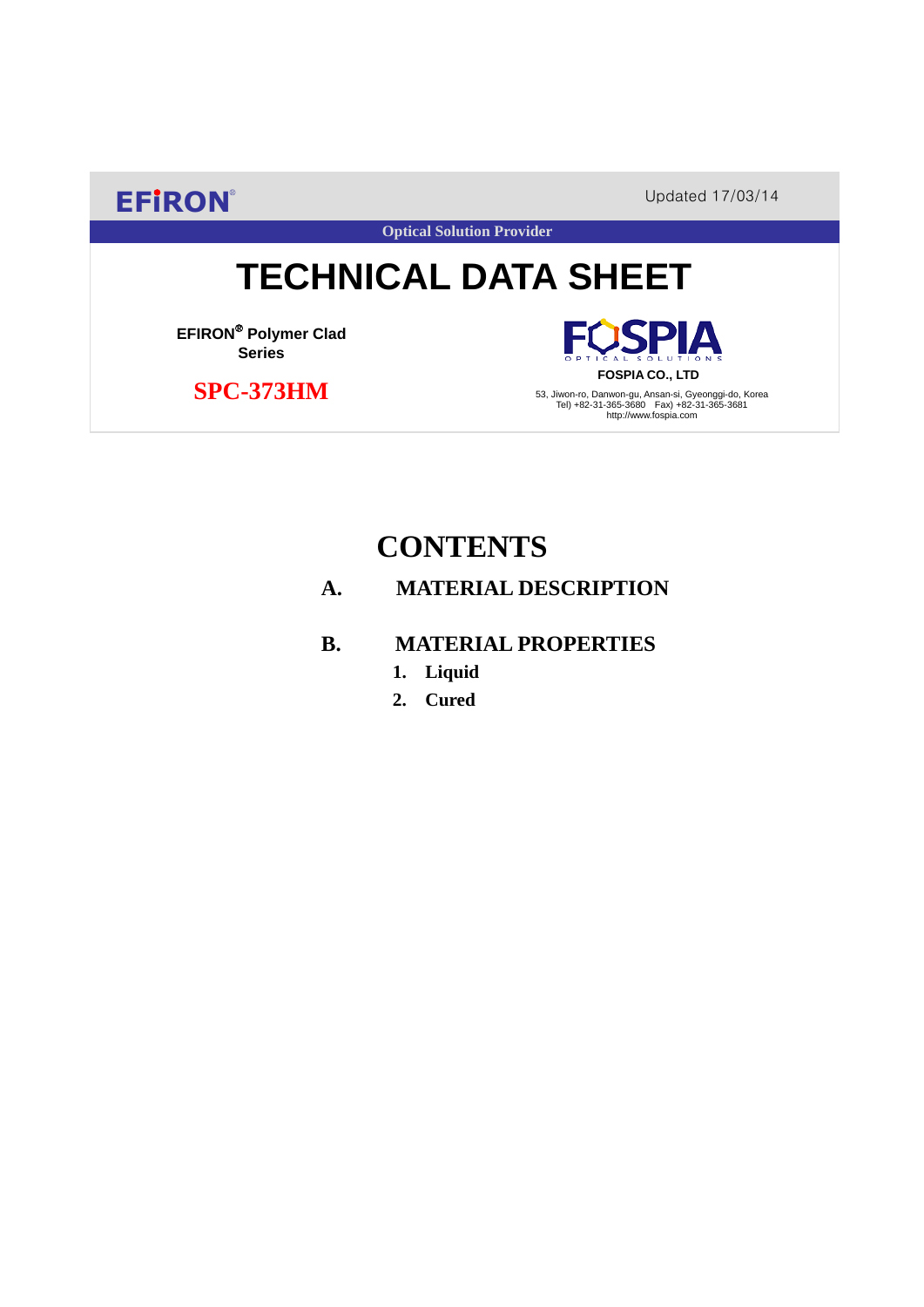## A. MATERIAL DESCRIPTION

EFIRON<sup>®</sup> SPC-373HM coating is a radiation-curable acrylate useful for polymer cladding making processes. EFIRON<sup>®</sup> SPC-373HM coating has suitable glass transition temperature, rapid cure property, non-yellowing, thermal resistance, high oxidative and hydrolytic (moisture) stability, which are required by optical fiber industry applications.

#### **1. CURING CONDITION**

Minimum UV dose of  $EPIRON^{\circledR}$  SPC-373HM for complete cure is 1000 mJ/cm<sup>2</sup> under a nitrogen environment. However, the minimum dosage is heavily dependent upon the thickness of the PC layer.

#### **2. STORAGE**

EFIRON<sup>®</sup> SPC-373HM polymer cladding coating can polymerize under improper storage conditions. Store materials away from direct sunlight and presence of oxidizing agents and free radicals. Storage temperature range is between  $10^{\circ}$  to 30℃.

#### **3. PRECAUTION**

 $EFINON^{\circledR}$  SPC-373HM polymer cladding coating materials can cause skin and eye irritation after contact. Therefore, avoid direct contact with these materials. If contact occurs, immediately rinse affected areas copiously with water.

#### **4. NOTES**

The information contained herein is believed to be reliable but is not to be taken as representation, warranty or guarantee and customers are urged to make their own tests.